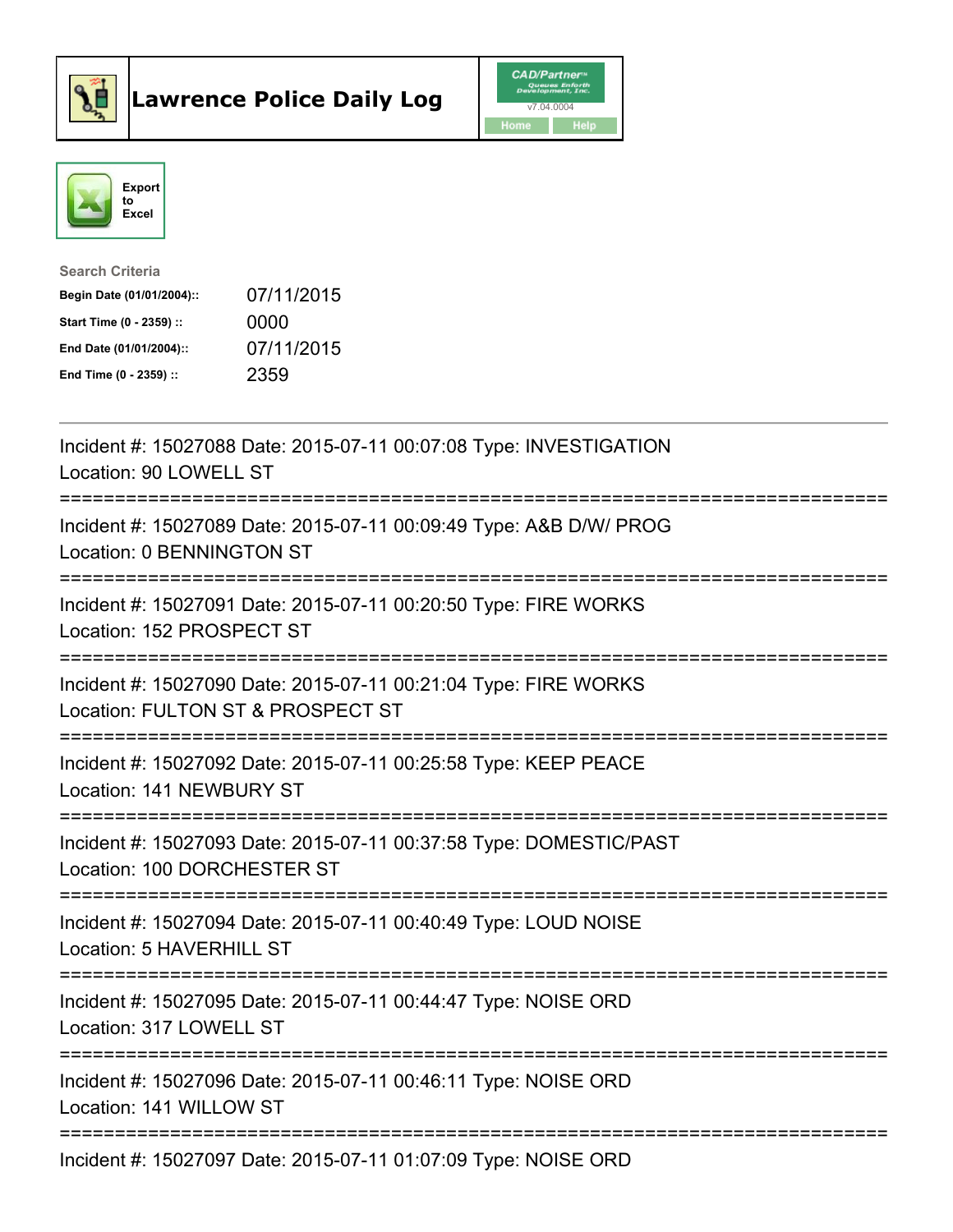Location: 114 WALNUT ST FL 2

=========================================================================== Incident #: 15027098 Date: 2015-07-11 01:07:58 Type: NOISE ORD Location: 270 E HAVERHILL ST FL 1 =========================================================================== Incident #: 15027099 Date: 2015-07-11 01:12:49 Type: M/V STOP Location: AMESBURY ST & BRADFORD ST =========================================================================== Incident #: 15027100 Date: 2015-07-11 01:14:30 Type: A&B D/W PAST Location: WARD SIX CLUB / 57 SPRINGFIELD ST =========================================================================== Incident #: 15027101 Date: 2015-07-11 01:38:05 Type: E911 HANGUP Location: 68 BROOK ST FL 2 =========================================================================== Incident #: 15027102 Date: 2015-07-11 01:42:21 Type: UNKNOWN PROB Location: 39 BROMFIELD ST =========================================================================== Incident #: 15027103 Date: 2015-07-11 01:46:45 Type: CK WELL BEING Location: KINGSTON ST & NEWTON ST =========================================================================== Incident #: 15027104 Date: 2015-07-11 01:53:38 Type: NOISE ORD Location: 18 CROSBY ST =========================================================================== Incident #: 15027105 Date: 2015-07-11 01:59:02 Type: M/V STOP Location: RIVERSIDE DR & TEXAS AV =========================================================================== Incident #: 15027106 Date: 2015-07-11 02:00:23 Type: FIGHT Location: RIO BAR AND GRILL / 9 APPLETON ST =========================================================================== Incident #: 15027107 Date: 2015-07-11 02:24:40 Type: DISORDERLY Location: CAMBRIDGE ST & GARFIELD ST =========================================================================== Incident #: 15027108 Date: 2015-07-11 02:32:59 Type: DISORDERLY Location: SAM'S FOOD STORE / 389 BROADWAY =========================================================================== Incident #: 15027109 Date: 2015-07-11 02:33:43 Type: DISTURBANCE Location: MAKARENA RESTAURANT / 150 COMMON ST =========================================================================== Incident #: 15027110 Date: 2015-07-11 02:34:10 Type: NOISE ORD Location: 4 HANCOCK ST =========================================================================== Incident #: 15027111 Date: 2015-07-11 02:38:35 Type: HIT & RUN M/V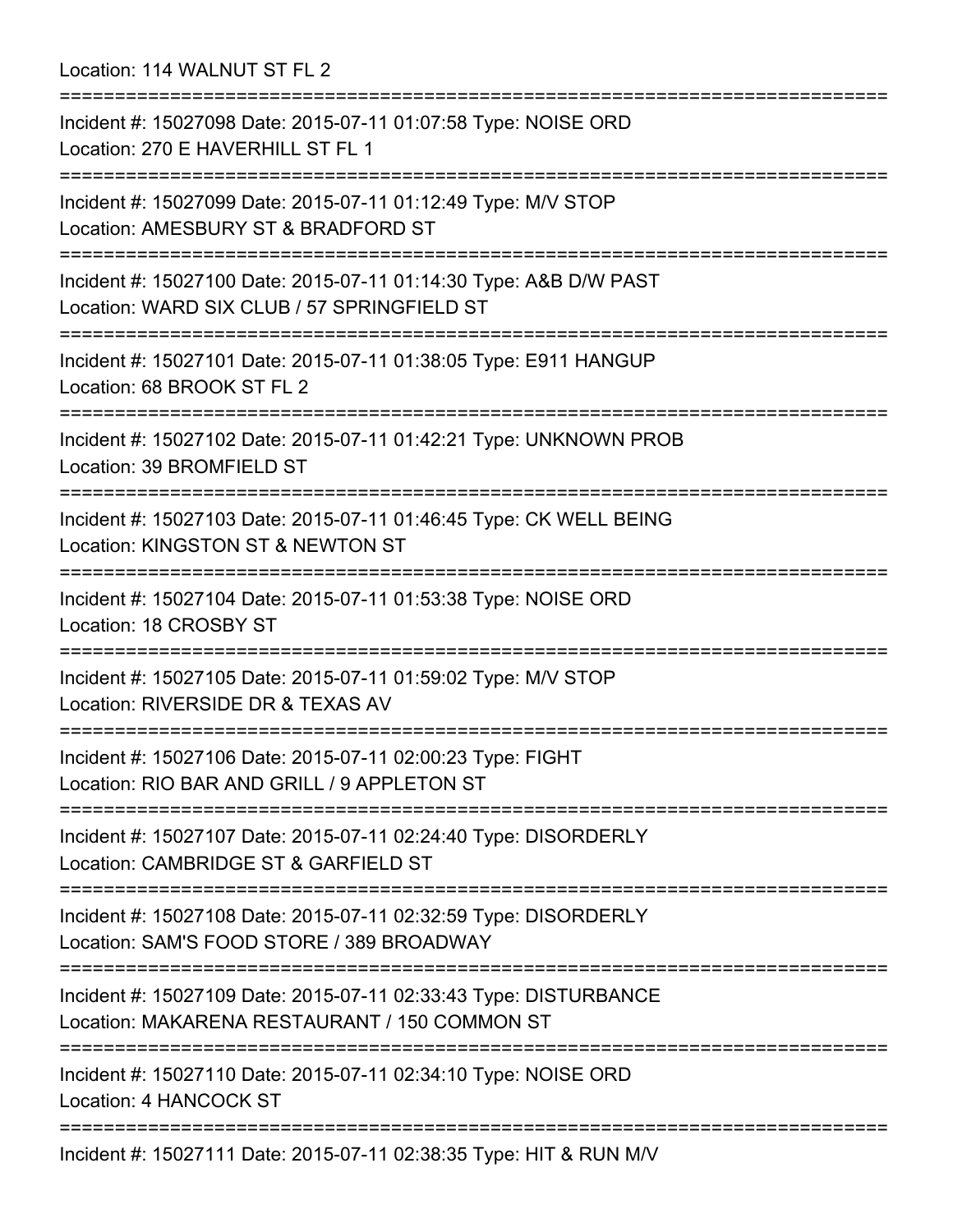| Incident #: 15027112 Date: 2015-07-11 02:43:01 Type: DISTURBANCE<br>Location: 12 CAMBRIDGE ST                                                               |
|-------------------------------------------------------------------------------------------------------------------------------------------------------------|
| Incident #: 15027114 Date: 2015-07-11 02:47:25 Type: GANG<br>Location: 1090 ESSEX ST                                                                        |
| Incident #: 15027113 Date: 2015-07-11 02:48:42 Type: DISTURBANCE<br>Location: 1090 ESSEX ST                                                                 |
| Incident #: 15027115 Date: 2015-07-11 02:53:20 Type: NOISE ORD<br>Location: PORTUGUESE A SALAZAR CLUB / 2 SARATOGA ST<br>---------------------------------- |
| Incident #: 15027116 Date: 2015-07-11 03:01:54 Type: DISTURBANCE<br>Location: 6 TREMONT ST                                                                  |
| Incident #: 15027117 Date: 2015-07-11 03:16:05 Type: NOISE ORD<br>Location: 43 WHITMAN ST FL 2<br>-----------------                                         |
| Incident #: 15027119 Date: 2015-07-11 03:27:27 Type: MV/BLOCKING<br>Location: 30 SAUNDERS ST                                                                |
| Incident #: 15027118 Date: 2015-07-11 03:28:50 Type: PRISONER CHK<br>Location: LAWRENCE GENERAL HOSPITAL / 1 GENERAL ST                                     |
| Incident #: 15027120 Date: 2015-07-11 03:32:06 Type: SUS PERS/MV<br>Location: 374 HOWARD ST                                                                 |
| -----------------<br>Incident #: 15027121 Date: 2015-07-11 04:02:24 Type: M/V STOP<br>Location: INMAN ST & S BROADWAY                                       |
| ==============================<br>Incident #: 15027122 Date: 2015-07-11 04:15:08 Type: M/V STOP<br>Location: ESSEX ST & UNION ST                            |
| Incident #: 15027123 Date: 2015-07-11 04:25:21 Type: GENERAL SERV<br>Location: 226 PHILLIPS ST                                                              |
| Incident #: 15027124 Date: 2015-07-11 04:49:43 Type: LOUD NOISE<br>Location: 16 MELROSE ST FL 3                                                             |
| Incident #: 15027125 Date: 2015-07-11 06:14:45 Type: ALARM/BURG                                                                                             |

Location: FERNANDEZ BEAUTY / 402 BROADWAY #1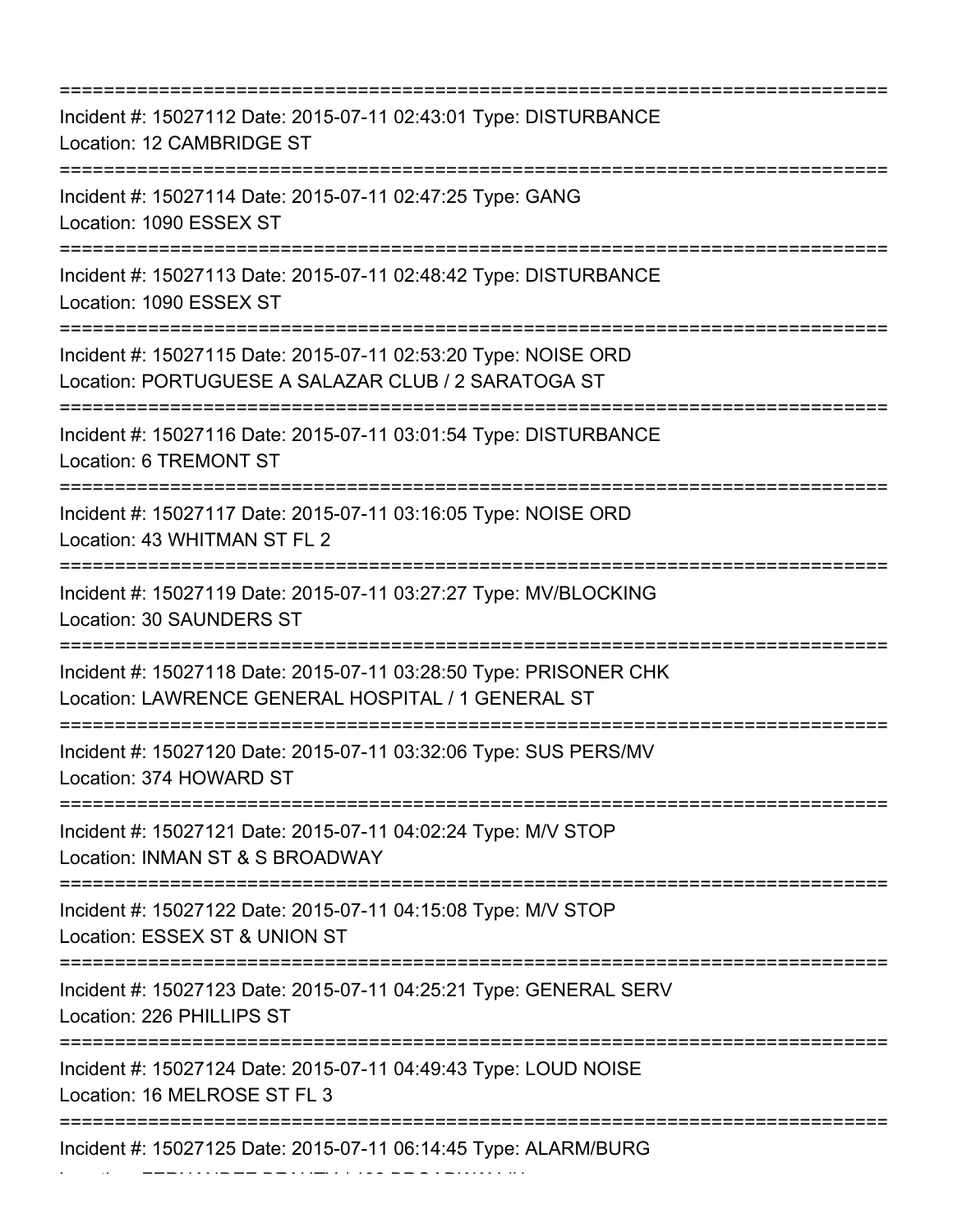=========================================================================== Incident #: 15027126 Date: 2015-07-11 06:41:26 Type: AUTO ACC/PI Location: 29 WILLOW ST =========================================================================== Incident #: 15027127 Date: 2015-07-11 07:18:36 Type: CLOSE STREET Location: ABBOTT ST & BLANCHARD ST =========================================================================== Incident #: 15027128 Date: 2015-07-11 07:28:56 Type: PARK & WALK Location: BRADFORD ST & BROADWAY =========================================================================== Incident #: 15027129 Date: 2015-07-11 07:36:39 Type: ALARMS Location: MELO RESD. / 16 BROOKFIELD ST =========================================================================== Incident #: 15027130 Date: 2015-07-11 07:50:46 Type: ALARMS Location: HEALTH & HUMAN SERVICES / 280 MERRIMACK ST =========================================================================== Incident #: 15027131 Date: 2015-07-11 08:07:31 Type: GENERAL SERV Location: 82 GROTON ST =========================================================================== Incident #: 15027132 Date: 2015-07-11 08:29:34 Type: CK WELL BEING Location: 59 FRANKLIN ST =========================================================================== Incident #: 15027133 Date: 2015-07-11 08:41:36 Type: STOL/MV/PAS Location: 335 LAWRENCE ST =========================================================================== Incident #: 15027134 Date: 2015-07-11 09:10:05 Type: B&E/PAST Location: 139 JACKSON ST FL REAR =========================================================================== Incident #: 15027135 Date: 2015-07-11 09:13:40 Type: B&E/MV/PAST Location: 434 HOWARD ST =========================================================================== Incident #: 15027136 Date: 2015-07-11 09:21:43 Type: MV/BLOCKING Location: 40 WARREN ST =========================================================================== Incident #: 15027137 Date: 2015-07-11 09:30:50 Type: RECOV/STOL/MV Location: 27 SPRINGFIELD ST =========================================================================== Incident #: 15027138 Date: 2015-07-11 09:31:58 Type: MAL DAMAGE Location: 113 STEARNS AV =========================================================================== Incident #: 15027139 Date: 2015-07-11 09:46:51 Type: FIGHT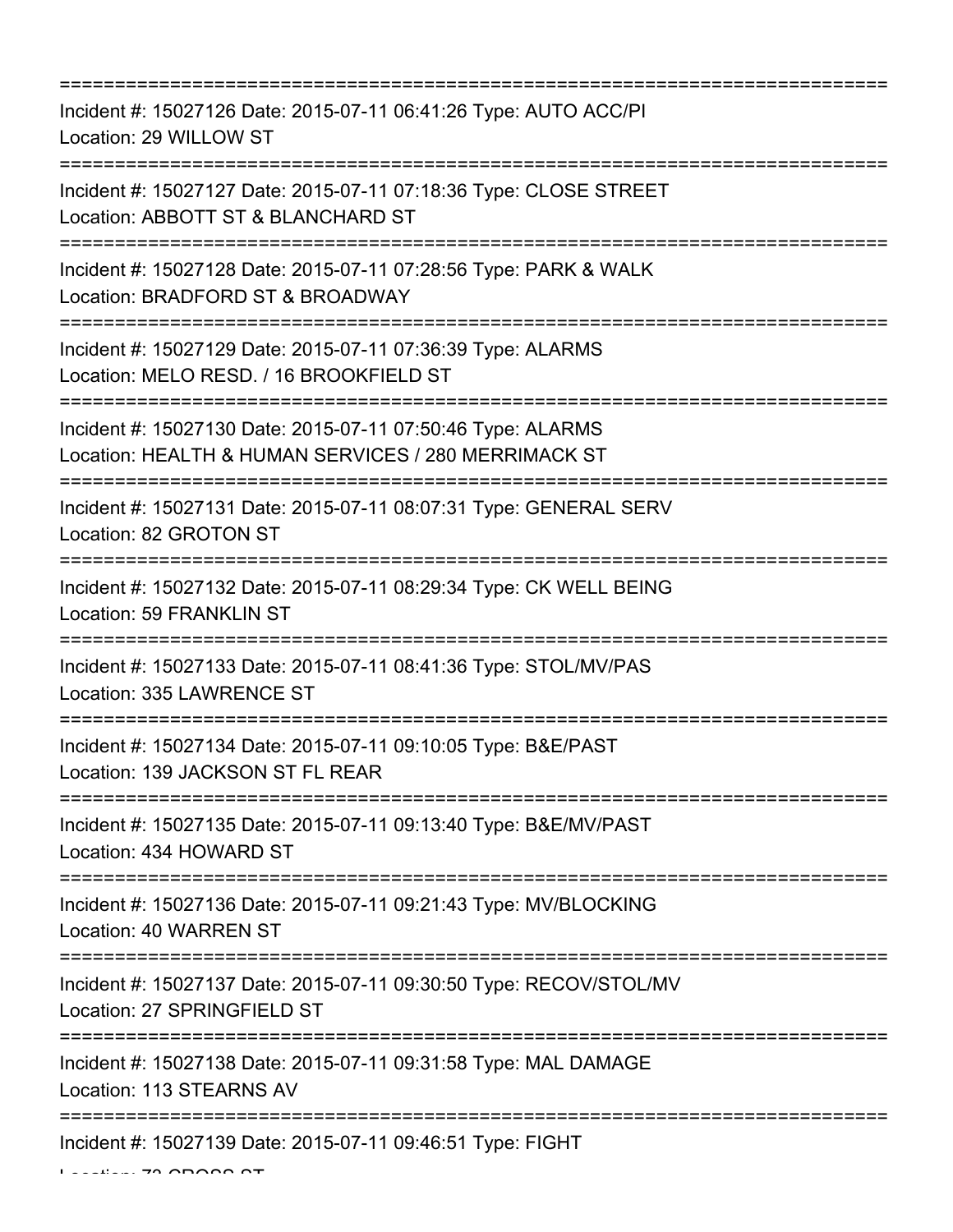| Incident #: 15027140 Date: 2015-07-11 09:59:50 Type: LIC PLATE STO<br>Location: 4 PROCTOR RD                                                      |
|---------------------------------------------------------------------------------------------------------------------------------------------------|
| Incident #: 15027141 Date: 2015-07-11 10:30:00 Type: FRAUD<br>Location: 28 CROSBY ST                                                              |
| Incident #: 15027142 Date: 2015-07-11 10:49:32 Type: SUS PERS/MV<br>Location: 10 BEDFORD ST                                                       |
| Incident #: 15027143 Date: 2015-07-11 11:32:40 Type: ANIMAL COMPL<br>Location: 1 EATON ST                                                         |
| Incident #: 15027144 Date: 2015-07-11 11:39:40 Type: INVESTIGATION<br>Location: 64-65 SPRINGFIELD ST                                              |
| Incident #: 15027145 Date: 2015-07-11 11:44:06 Type: WARRANT SERVE<br>Location: 17 MARGIN ST                                                      |
| Incident #: 15027146 Date: 2015-07-11 11:47:18 Type: DISTURBANCE<br>Location: 355 PARK ST #12E<br>======================================          |
| Incident #: 15027147 Date: 2015-07-11 11:58:16 Type: ALARM/BURG<br>Location: ADTEK ELECTROPLATING / 125 GLENN ST                                  |
| Incident #: 15027148 Date: 2015-07-11 12:01:17 Type: STOLEN PROP<br>Location: 200 COMMON ST                                                       |
| Incident #: 15027149 Date: 2015-07-11 12:23:18 Type: STOL/MV/PAS<br>Location: LAWRENCE ST & PARK ST                                               |
| Incident #: 15027150 Date: 2015-07-11 12:32:29 Type: ALARM/BURG<br>Location: WINFIELD ALLOY / 15 MEDFORD ST<br>.--------------------------------- |
| Incident #: 15027151 Date: 2015-07-11 12:50:46 Type: AUTO ACC/NO PI<br>Location: 205 BROADWAY                                                     |
| Incident #: 15027152 Date: 2015-07-11 12:51:49 Type: B&E/MV/PAST<br>Location: 56 SPRINGFIELD ST                                                   |
| Incident #: 15027153 Date: 2015-07-11 12:57:23 Type: DOMESTIC/PROG                                                                                |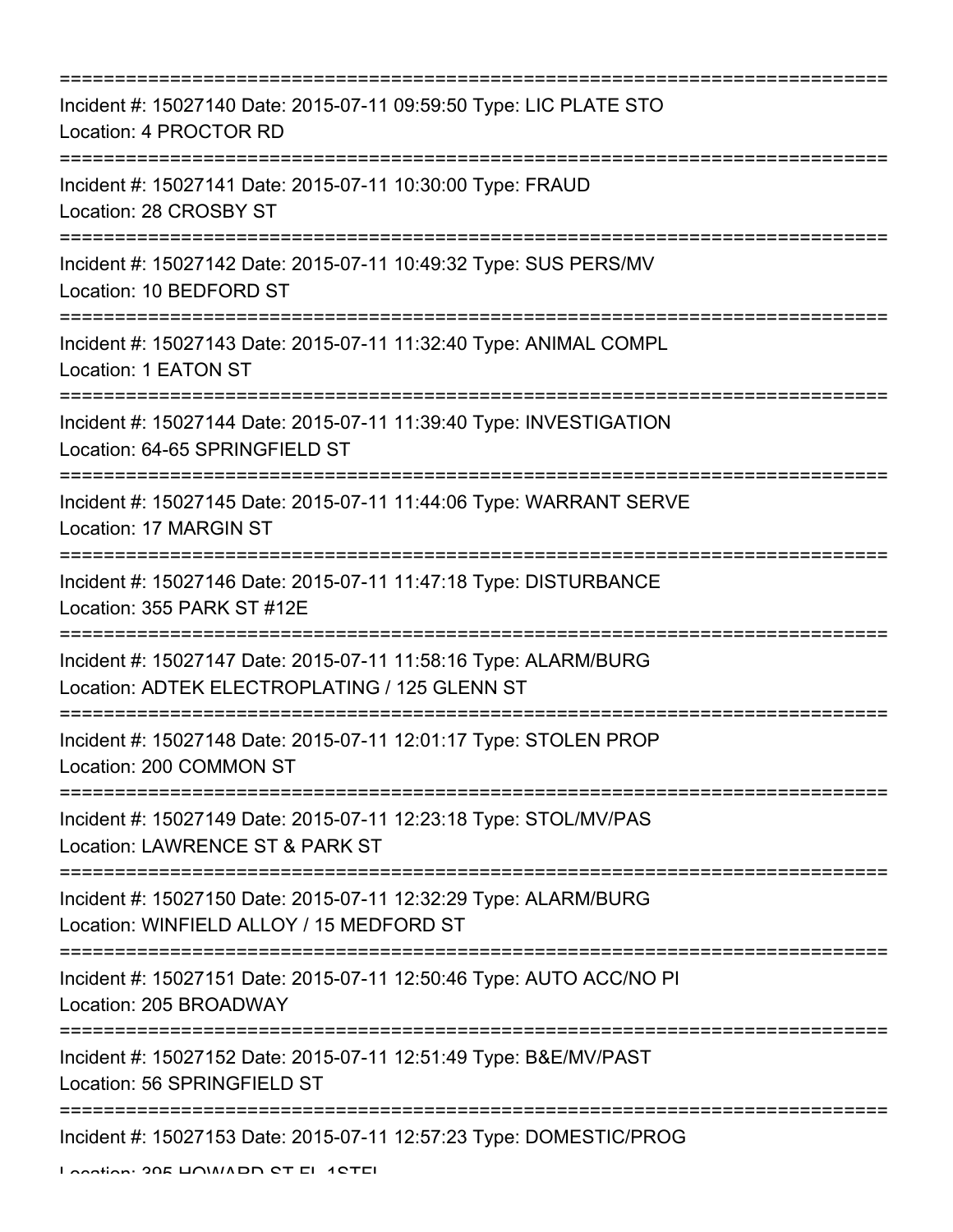| Incident #: 15027154 Date: 2015-07-11 13:22:59 Type: STOLEN PROP<br>Location: 39 PEARL ST                                                                                       |
|---------------------------------------------------------------------------------------------------------------------------------------------------------------------------------|
| Incident #: 15027155 Date: 2015-07-11 13:34:25 Type: DISTURBANCE<br>Location: 29 STATE ST                                                                                       |
| Incident #: 15027156 Date: 2015-07-11 13:41:05 Type: TOW OF M/V<br>Location: 243 BROADWAY<br>-----------------------------                                                      |
| Incident #: 15027157 Date: 2015-07-11 13:41:23 Type: HIT & RUN M/V<br>Location: AMESBURY ST & CANAL ST                                                                          |
| Incident #: 15027158 Date: 2015-07-11 13:49:10 Type: AUTO ACC/NO PI<br>Location: 29 CARVER ST                                                                                   |
| Incident #: 15027159 Date: 2015-07-11 13:56:00 Type: SUS PERS/MV<br>Location: 40 BOWDOIN ST                                                                                     |
| Incident #: 15027160 Date: 2015-07-11 13:56:29 Type: CK WELL BEING<br>Location: 1 NORRIS ST                                                                                     |
| ===============================<br>Incident #: 15027161 Date: 2015-07-11 13:57:00 Type: M/V STOP<br>Location: 390 HAVERHILL ST                                                  |
| Incident #: 15027162 Date: 2015-07-11 14:00:09 Type: TRESPASSING<br>Location: 9 HOWE CT                                                                                         |
| ===============================<br>=======================<br>Incident #: 15027163 Date: 2015-07-11 14:10:06 Type: SUS PERS/MV<br>Location: ARLINGTON SCHOOL / 150 ARLINGTON ST |
| Incident #: 15027164 Date: 2015-07-11 14:10:37 Type: KEEP PEACE<br>Location: 92 SALEM ST                                                                                        |
| Incident #: 15027165 Date: 2015-07-11 14:23:25 Type: DISTURBANCE<br>Location: 29 STATE ST                                                                                       |
| Incident #: 15027166 Date: 2015-07-11 14:55:10 Type: SUS PERS/MV<br>Location: BRADFORD ST & BROADWAY                                                                            |
| Incident #: 15027167 Date: 2015-07-11 14:57:48 Type: HARASSMENT<br>Location: 73 BUNKERHILL ST                                                                                   |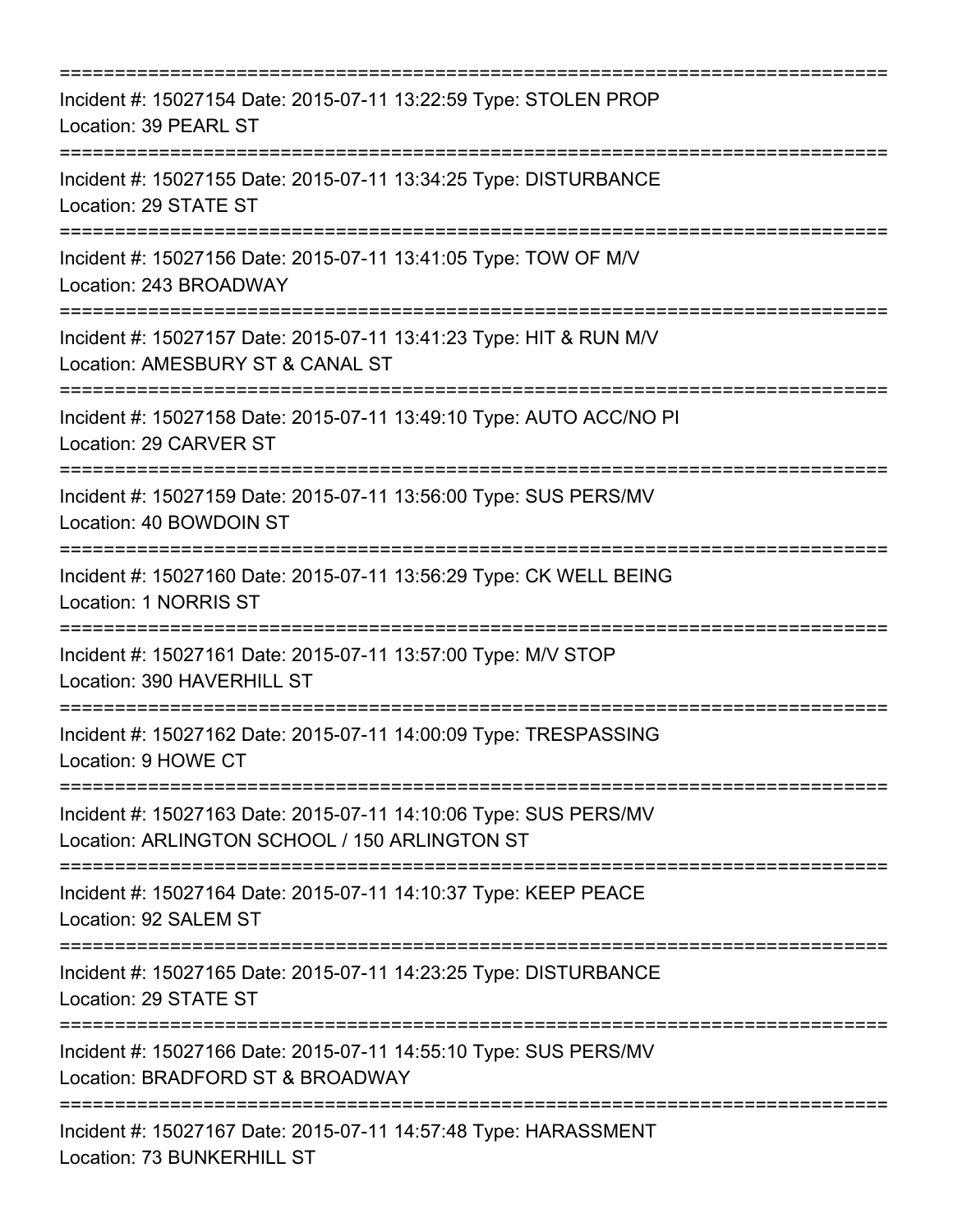Incident #: 15027168 Date: 2015-07-11 15:14:57 Type: LOUD NOISE Location: 83 SPRUCE ST =========================================================================== Incident #: 15027169 Date: 2015-07-11 15:29:16 Type: CK WELL BEING Location: 38 YALE ST =========================================================================== Incident #: 15027170 Date: 2015-07-11 15:36:54 Type: LOUD NOISE Location: 25 KATHERINE ST =========================================================================== Incident #: 15027171 Date: 2015-07-11 15:43:57 Type: M/V STOP Location: BRADFORD ST & BROADWAY =========================================================================== Incident #: 15027172 Date: 2015-07-11 15:44:01 Type: VIO CITY ORD Location: ARLINGTON ST & HAMPSHIRE ST ========================== Incident #: 15027173 Date: 2015-07-11 15:44:46 Type: SUS PERS/MV Location: 75 MANCHESTER ST =========================================================================== Incident #: 15027174 Date: 2015-07-11 15:46:00 Type: AUTO ACC/PI Location: CROSS & CEDAR =========================================================================== Incident #: 15027175 Date: 2015-07-11 16:06:09 Type: NOISE ORD Location: 13 PORTLAND ST =========================================================================== Incident #: 15027176 Date: 2015-07-11 16:13:26 Type: GENERAL SERV Location: 26 WARWICK ST =========================================================================== Incident #: 15027177 Date: 2015-07-11 16:18:25 Type: STOL/MV/PAS Location: 380 S UNION ST =========================================================================== Incident #: 15027178 Date: 2015-07-11 16:19:44 Type: M/V STOP Location: 155 PARKER ST =========================================================================== Incident #: 15027179 Date: 2015-07-11 16:23:59 Type: DISTURBANCE Location: BURGER KING / 187 BROADWAY =========================================================================== Incident #: 15027180 Date: 2015-07-11 16:26:05 Type: DISTURBANCE Location: 9 HOWE CT #3 ============================ Incident #: 15027181 Date: 2015-07-11 16:35:45 Type: DOMESTIC/PROG Location: 22 PACKARD ST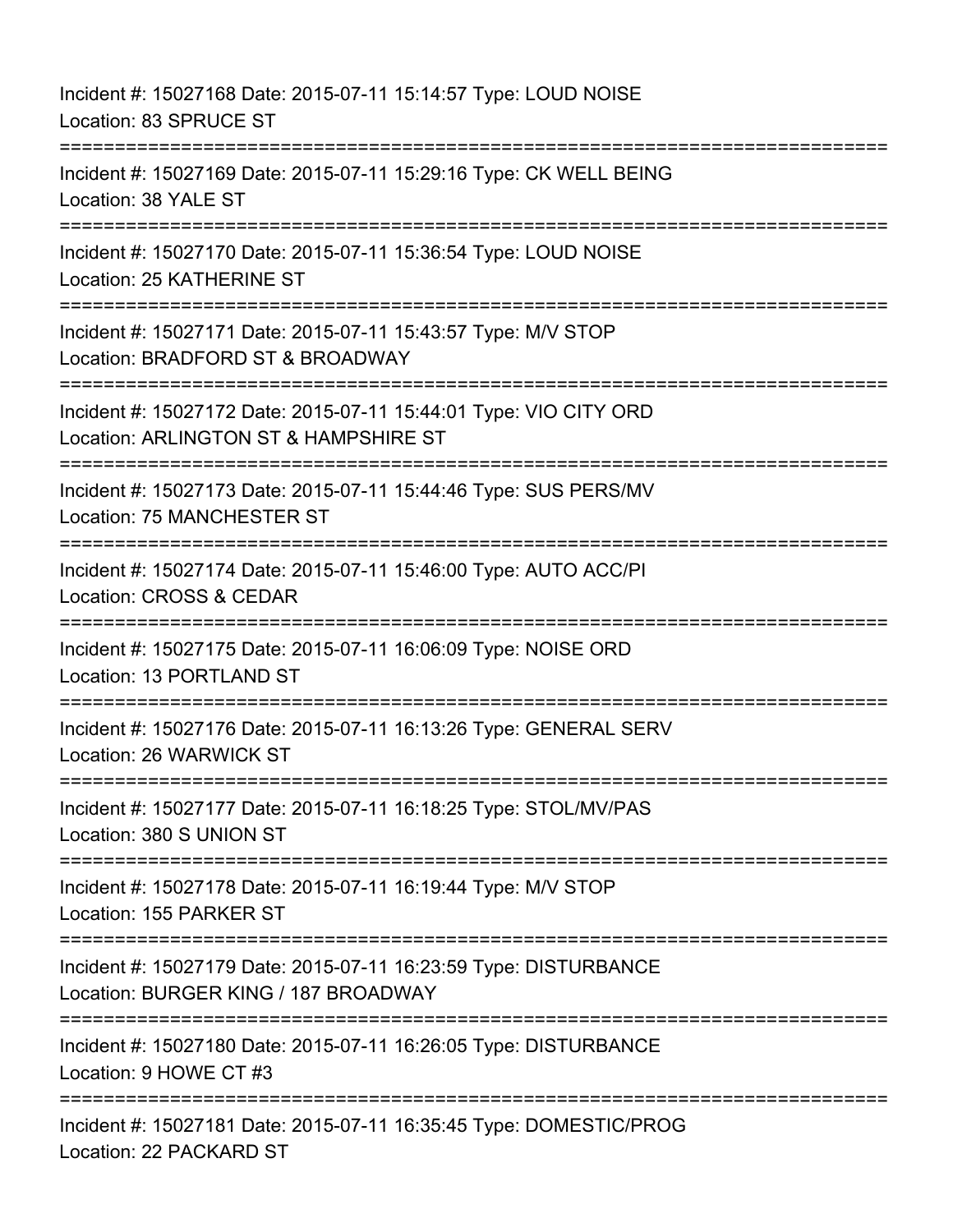Incident #: 15027182 Date: 2015-07-11 16:53:37 Type: RECOV/STOL/MV Location: 195 LOWELL ST =========================================================================== Incident #: 15027183 Date: 2015-07-11 16:58:26 Type: ASSSIT AMBULANC Location: 87 DORCHESTER ST =========================================================================== Incident #: 15027184 Date: 2015-07-11 17:14:47 Type: NOISE ORD Location: 7 KENDRICK ST =========================================================================== Incident #: 15027185 Date: 2015-07-11 17:17:23 Type: 209A/SERVE Location: 41 UNION ST =========================================================================== Incident #: 15027186 Date: 2015-07-11 17:18:11 Type: COURT DOC SERVE Location: 41 UNION ST =========================================================================== Incident #: 15027187 Date: 2015-07-11 17:19:37 Type: MV/BLOCKING Location: 99 BRADFORD ST =========================================================================== Incident #: 15027188 Date: 2015-07-11 17:28:03 Type: M/V STOP Location: HAVERHILL ST =========================================================================== Incident #: 15027189 Date: 2015-07-11 17:31:29 Type: CK WELL BEING Location: 26 WARWICK ST =========================================================================== Incident #: 15027190 Date: 2015-07-11 17:37:50 Type: INVEST CONT Location: 12 MELROSE ST =========================================================================== Incident #: 15027191 Date: 2015-07-11 17:44:56 Type: MEDIC SUPPORT Location: 490 HAMPSHIRE ST #507 FL 5 =========================================================================== Incident #: 15027192 Date: 2015-07-11 17:51:04 Type: ALARM/BURG Location: HAMPTON ON BEACON / 11 DIAMOND ST =========================================================================== Incident #: 15027193 Date: 2015-07-11 17:54:00 Type: SUS PERS/MV Location: METHUEN ST & MILL ST =========================================================================== Incident #: 15027194 Date: 2015-07-11 18:09:38 Type: COURT DOC SERVE Location: 27 HANCOCK ST =========================================================================== Incident #: 15027195 Date: 2015-07-11 18:16:07 Type: ALARM/BURG Location: RESD; ANGEL BORRIA 9788856228 / 35 EXCHANGE ST #2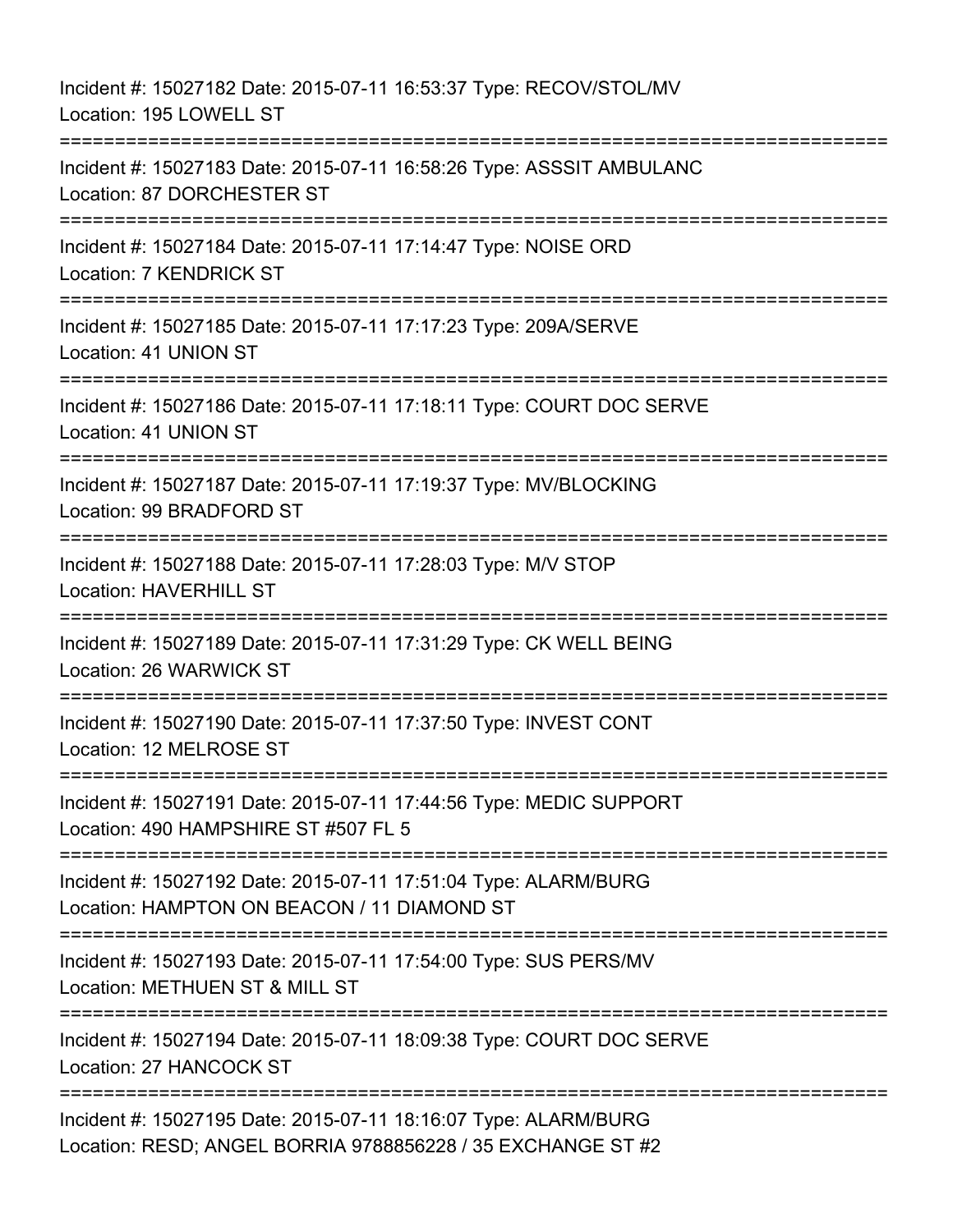Incident #: 15027196 Date: 2015-07-11 18:18:41 Type: LOUD NOISE Location: 25 MILTON ST =========================================================================== Incident #: 15027197 Date: 2015-07-11 18:29:17 Type: M/V STOP Location: BRADFORD ST & BROADWAY =========================================================================== Incident #: 15027198 Date: 2015-07-11 18:29:29 Type: DISORDERLY Location: ESSEX ST & MARGIN ST =========================================================================== Incident #: 15027199 Date: 2015-07-11 18:29:40 Type: KEEP PEACE Location: 79 BAILEY ST FL 2 =========================================================================== Incident #: 15027200 Date: 2015-07-11 18:33:18 Type: ALARMS Location: 11 CEDAR ST #11 =========================================================================== Incident #: 15027201 Date: 2015-07-11 18:34:12 Type: COURT DOC SERVE Location: 64 BENNINGTON ST FL 2 =========================================================================== Incident #: 15027202 Date: 2015-07-11 18:41:26 Type: M/V STOP Location: ESSEX ST & FRANKLIN ST =========================================================================== Incident #: 15027203 Date: 2015-07-11 18:44:28 Type: B&E/PROG Location: 61 BRADFORD ST #6 =========================================================================== Incident #: 15027204 Date: 2015-07-11 18:46:10 Type: AUTO ACC/NO PI Location: 92 BEACON ST =========================================================================== Incident #: 15027205 Date: 2015-07-11 18:48:21 Type: ALARM/BURG Location: BELLIARD RESIDENCE / 42 ALLSTON ST =========================================================================== Incident #: 15027206 Date: 2015-07-11 18:51:47 Type: ALARM/BURG Location: THE PARTHUM SCHOOL / 258 E HAVERHILL ST =========================================================================== Incident #: 15027208 Date: 2015-07-11 19:02:01 Type: HIT & RUN M/V Location: ERVING AV & LAWRENCE ST =========================================================================== Incident #: 15027207 Date: 2015-07-11 19:10:09 Type: M/V STOP Location: 218 BROADWAY =========================================================================== Incident #: 15027209 Date: 2015-07-11 19:15:54 Type: NOISE ORD Location: 265 LOWELL ST

===========================================================================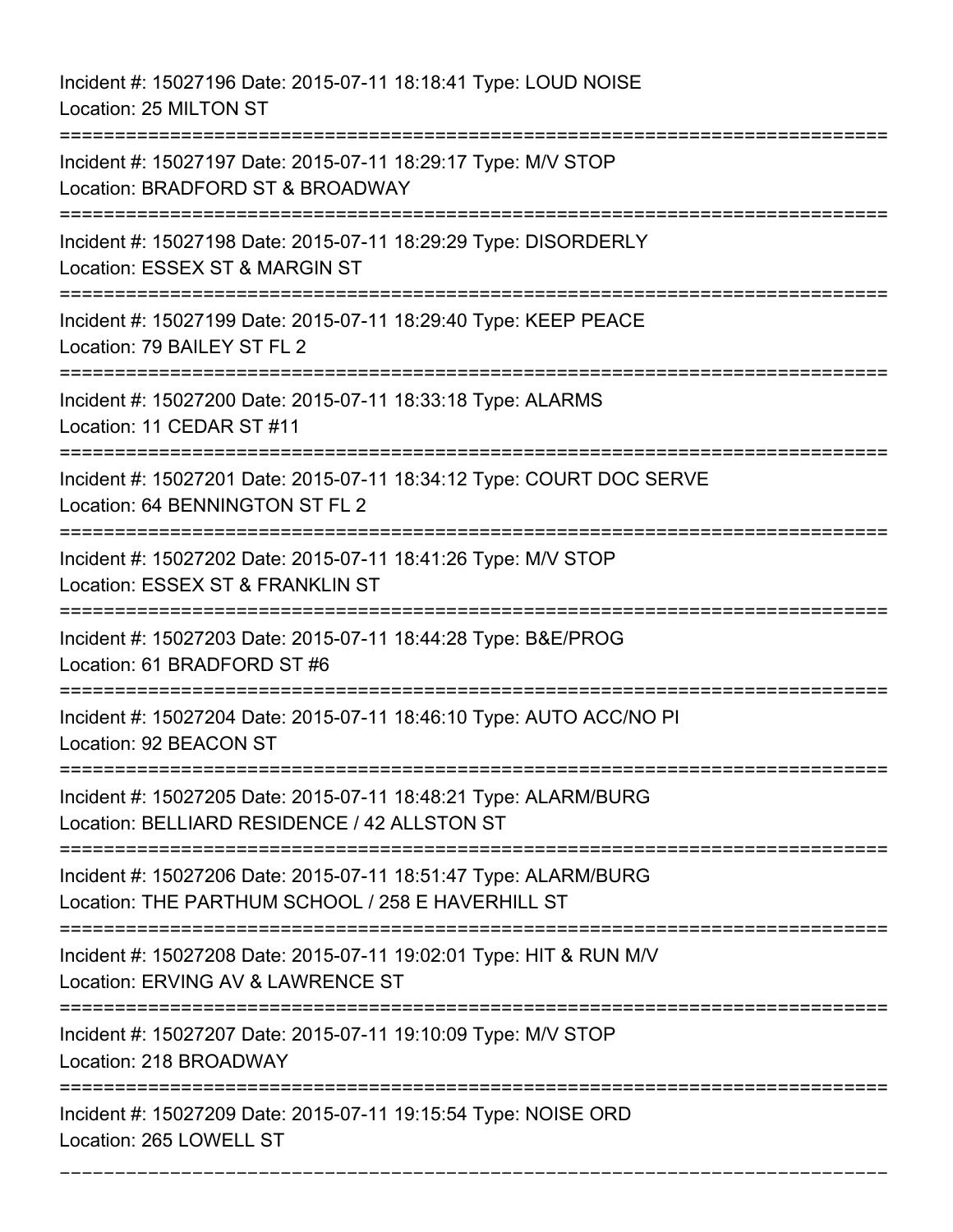Incident #: 15027210 Date: 2015-07-11 19:16:32 Type: GENERAL SERV Location: 61 KING ST =========================================================================== Incident #: 15027211 Date: 2015-07-11 19:36:05 Type: M/V STOP Location: 103 JACKSON ST =========================================================================== Incident #: 15027212 Date: 2015-07-11 19:40:32 Type: STOL/MV/PAS Location: GO 1 DOLLAR / 73 WINTHROP AV =========================================================================== Incident #: 15027213 Date: 2015-07-11 19:42:41 Type: DISTURBANCE Location: 90 CAMBRIDGE ST =========================================================================== Incident #: 15027214 Date: 2015-07-11 19:50:07 Type: NOISE ORD Location: 85 HIGH ST =========================================================================== Incident #: 15027215 Date: 2015-07-11 19:54:34 Type: M/V STOP Location: BRADFORD ST & BROADWAY =========================================================================== Incident #: 15027216 Date: 2015-07-11 19:55:32 Type: NOTIFICATION Location: 26 EVERETT ST =========================================================================== Incident #: 15027217 Date: 2015-07-11 19:58:59 Type: NOISE ORD Location: 31 PERRY AV =========================================================================== Incident #: 15027218 Date: 2015-07-11 20:02:34 Type: SUS PERS/MV Location: 66 KENDALL ST =========================================================================== Incident #: 15027219 Date: 2015-07-11 20:15:06 Type: SUS PERS/MV Location: AMES ST =========================================================================== Incident #: 15027220 Date: 2015-07-11 20:23:58 Type: WARRANT SERVE Location: 82 ARLINGTON ST =========================================================================== Incident #: 15027221 Date: 2015-07-11 20:28:02 Type: NOISE ORD Location: 100-103 CHESTER ST =========================================================================== Incident #: 15027222 Date: 2015-07-11 20:28:37 Type: LOUD NOISE Location: 195 FERRY ST =========================================================================== Incident #: 15027223 Date: 2015-07-11 20:33:22 Type: LOUD NOISE Location: 28 BOSTON ST ===========================================================================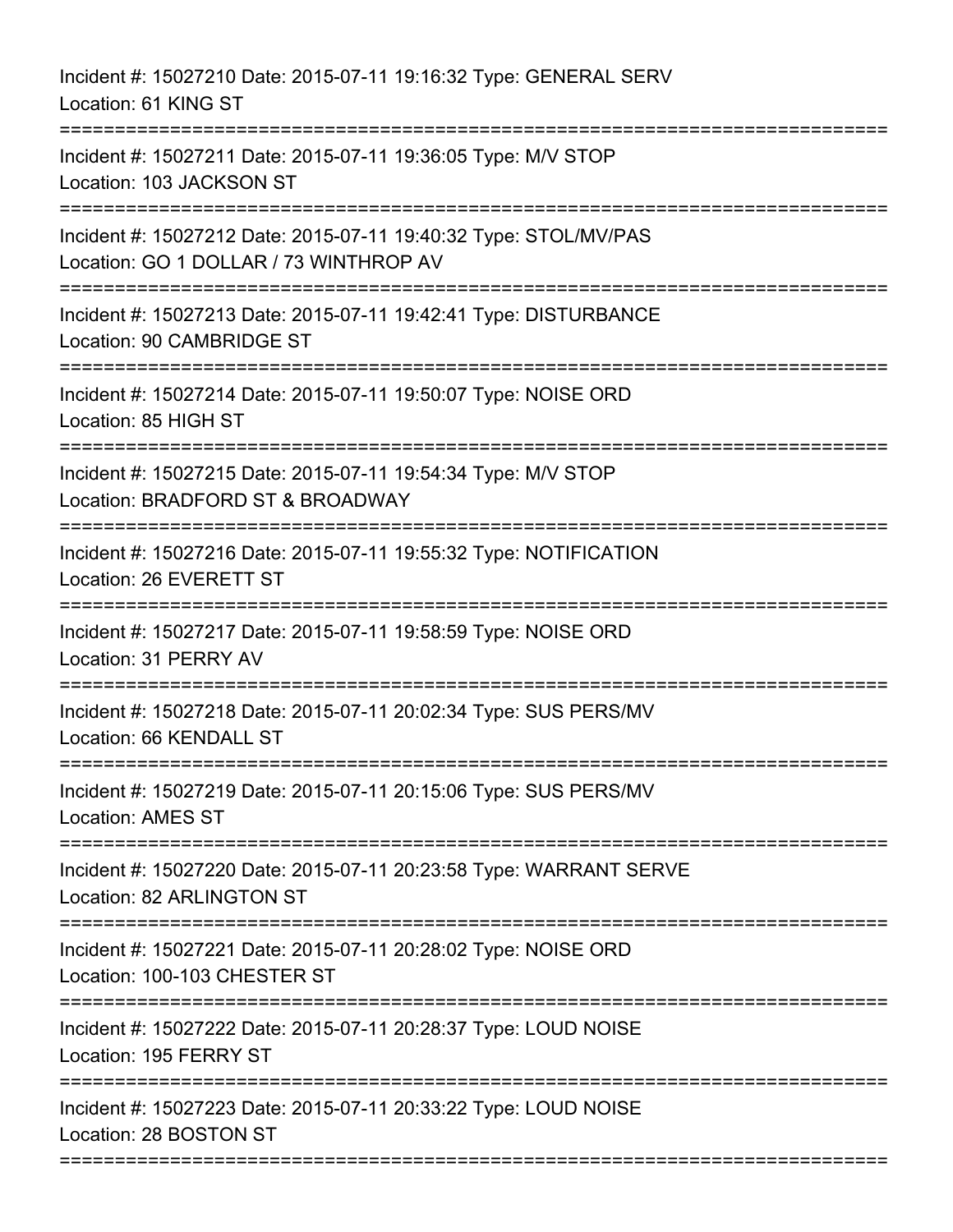| Incident #: 15027225 Date: 2015-07-11 20:34:53 Type: DISORDERLY<br>Location: HUSE ST & PARK ST                                                  |
|-------------------------------------------------------------------------------------------------------------------------------------------------|
| Incident #: 15027224 Date: 2015-07-11 20:36:15 Type: HIT & RUN M/V<br>Location: 114 AMES ST                                                     |
| Incident #: 15027226 Date: 2015-07-11 20:38:15 Type: AUTO ACC/NO PI<br>Location: BROADWAY LIQUORS / 434 BROADWAY<br>=========================== |
| Incident #: 15027227 Date: 2015-07-11 20:38:23 Type: DOMESTIC/PROG<br>Location: 52 MARGIN ST FL 4                                               |
| Incident #: 15027228 Date: 2015-07-11 20:41:36 Type: NOISE ORD<br><b>Location: BUTLER ST</b>                                                    |
| Incident #: 15027229 Date: 2015-07-11 20:58:30 Type: NOISE ORD<br>Location: 495 LOWELL ST                                                       |
| Incident #: 15027232 Date: 2015-07-11 21:01:20 Type: HIT & RUN M/V<br>Location: PARKER ST & SALEM ST                                            |
| Incident #: 15027231 Date: 2015-07-11 21:01:59 Type: E911 HANGUP<br>Location: 56 E LAUREL ST                                                    |
| Incident #: 15027230 Date: 2015-07-11 21:02:11 Type: M/V STOP<br>Location: ANDOVER ST & S BROADWAY                                              |
| Incident #: 15027233 Date: 2015-07-11 21:02:48 Type: MV/BLOCKING<br>Location: 18 KATHERINE ST                                                   |
| Incident #: 15027234 Date: 2015-07-11 21:07:20 Type: NOISE ORD<br>Location: 536 HOWARD ST                                                       |
| Incident #: 15027235 Date: 2015-07-11 21:13:50 Type: LOUD NOISE<br>Location: 680 LOWELL ST FL 2                                                 |
| Incident #: 15027236 Date: 2015-07-11 21:14:41 Type: FIRE WORKS<br>Location: HOWARD ST & PLATT ST                                               |
| Incident #: 15027239 Date: 2015-07-11 21:18:18 Type: NOISE ORD<br>Location: 231 WATER ST                                                        |
|                                                                                                                                                 |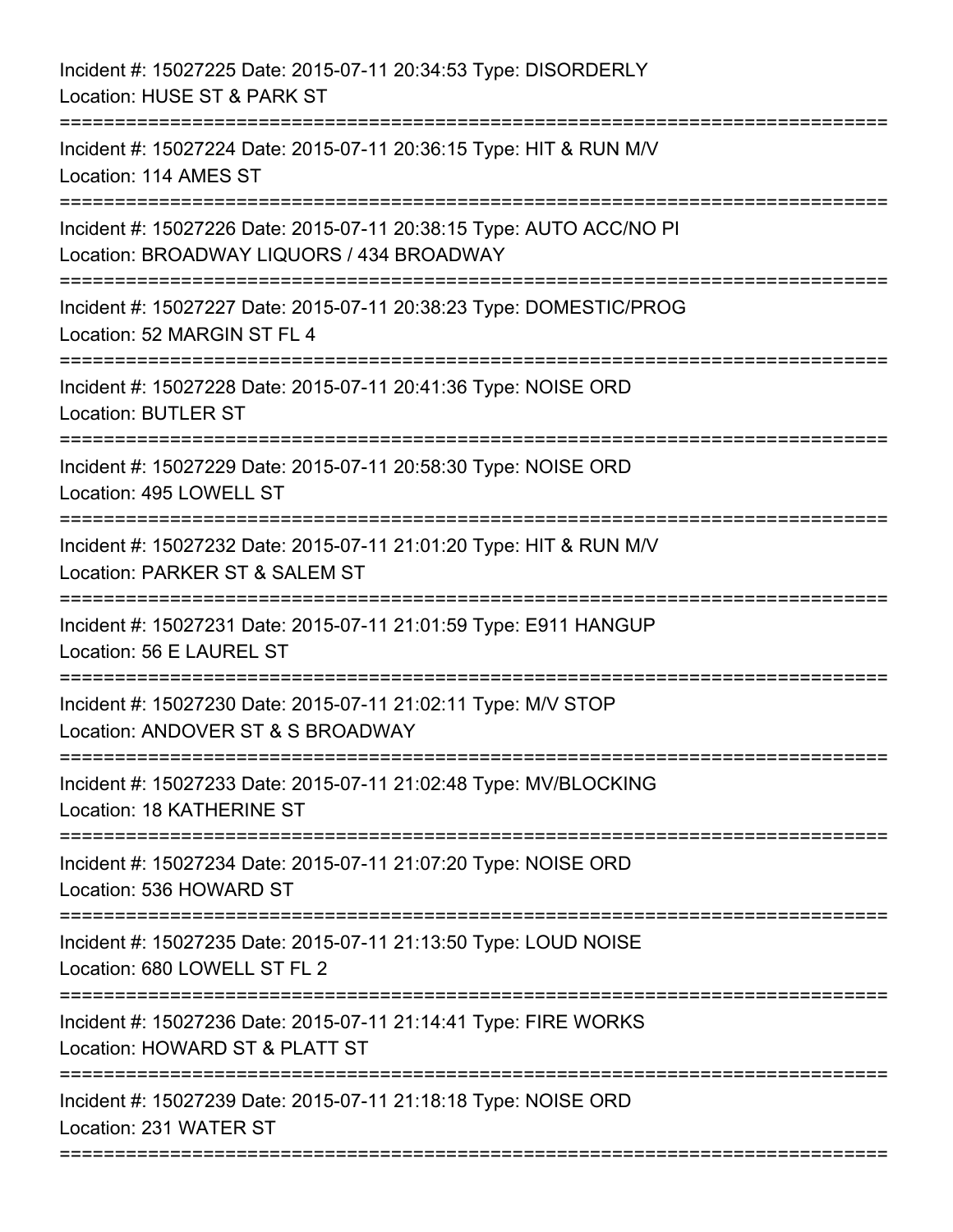Location: 402 BROADWAY

| Incident #: 15027238 Date: 2015-07-11 21:18:51 Type: STOL/MV/PAS<br>Location: HAVERHILL ST & WEST ST |
|------------------------------------------------------------------------------------------------------|
| Incident #: 15027240 Date: 2015-07-11 21:21:08 Type: FIRE WORKS<br>Location: ESSEX ST & NESMITH ST   |
| Incident #: 15027241 Date: 2015-07-11 21:22:56 Type: LOUD NOISE<br>Location: 26 KENWOOD PL           |
| Incident #: 15027242 Date: 2015-07-11 21:24:24 Type: NOISE ORD<br>Location: E HAVERHILL ST & ELM ST  |
| Incident #: 15027243 Date: 2015-07-11 21:24:31 Type: M/V STOP<br><b>Location: CANAL ST</b>           |
| Incident #: 15027244 Date: 2015-07-11 21:28:50 Type: NOISE ORD<br>Location: 101 LOWELL ST #3 FL 3    |
| Incident #: 15027245 Date: 2015-07-11 21:32:06 Type: M/V STOP<br>Location: FARLEY ST & S BROADWAY    |
| Incident #: 15027246 Date: 2015-07-11 21:32:32 Type: FIRE WORKS<br>Location: HANCOCK ST & SCHOOL ST  |
| Incident #: 15027247 Date: 2015-07-11 21:33:30 Type: FIRE WORKS<br>Location: PEARL ST & TOWERHILL ST |
| Incident #: 15027248 Date: 2015-07-11 21:34:36 Type: NOISE ORD<br>Location: 245 ERVING AV            |
| Incident #: 15027250 Date: 2015-07-11 21:34:59 Type: NEIGHBOR PROB<br>Location: 11 LORING ST FL 2ND  |
| Incident #: 15027249 Date: 2015-07-11 21:35:00 Type: NOISE ORD<br>Location: 25 ROBINSON CT           |
| Incident #: 15027251 Date: 2015-07-11 21:36:25 Type: NOISE ORD<br>Location: 46 PORTLAND ST           |
| :=============                                                                                       |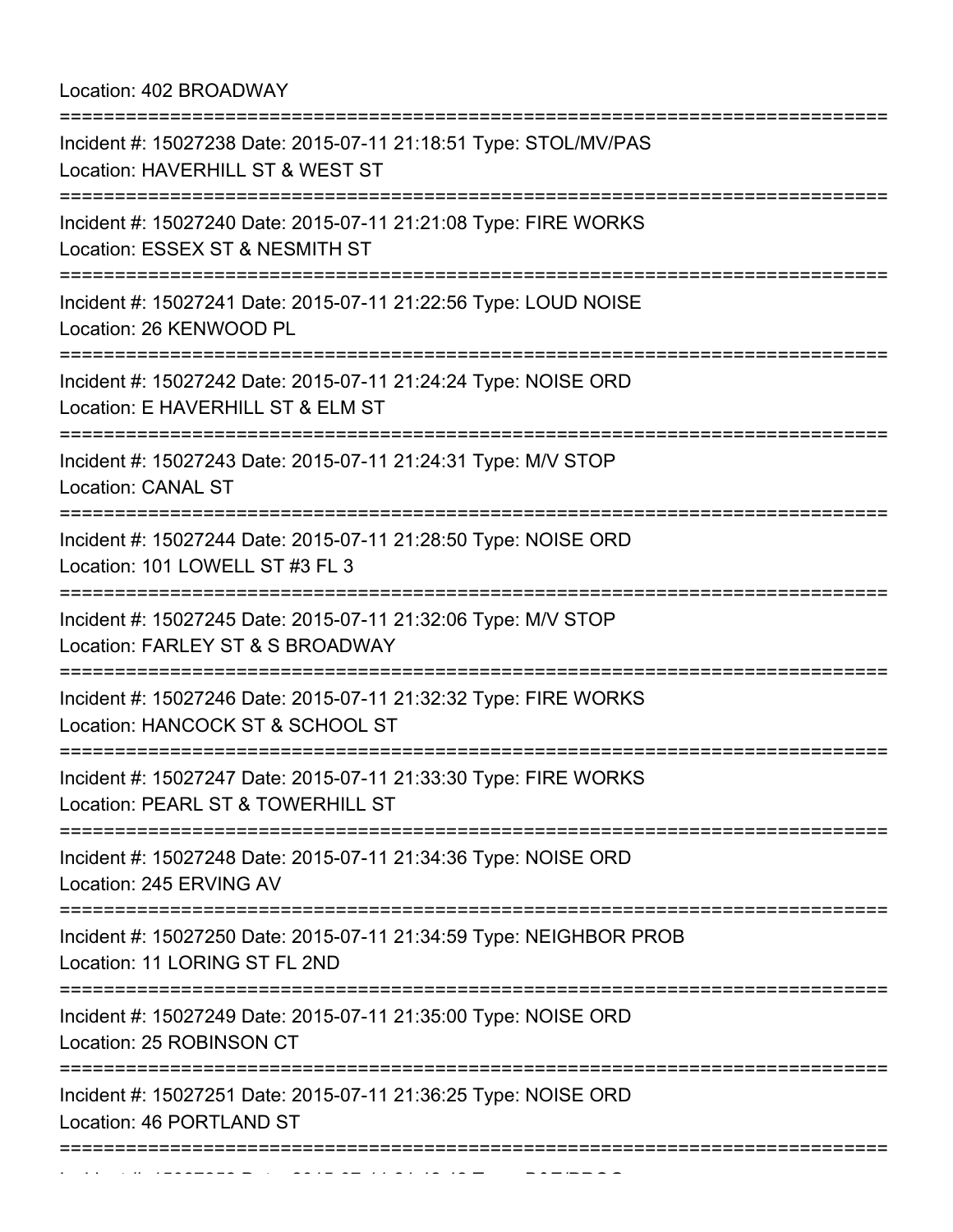| Location: 81 AMES ST |  |
|----------------------|--|
|----------------------|--|

| Incident #: 15027254 Date: 2015-07-11 21:42:49 Type: NOISE ORD<br>Location: 1 W LOWELL ST FL 2                                                         |
|--------------------------------------------------------------------------------------------------------------------------------------------------------|
| Incident #: 15027253 Date: 2015-07-11 21:46:24 Type: NOISE ORD<br>Location: BAILEY ST & SHAWSHEEN RD<br>========================                       |
| Incident #: 15027255 Date: 2015-07-11 21:47:47 Type: ALARM/BURG<br>Location: ALCEQIEZ RESIDENCE / 90 E HAVERHILL ST #2                                 |
| Incident #: 15027256 Date: 2015-07-11 21:49:52 Type: DRINKING PUBL<br>Location: 24 WARWICK ST                                                          |
| Incident #: 15027257 Date: 2015-07-11 21:51:23 Type: NOISE ORD<br>Location: LINCOLN CT & ELM ST                                                        |
| Incident #: 15027258 Date: 2015-07-11 21:58:44 Type: ALARM/BURG<br>Location: RESD; GORDON 978-258-4631 / 138 MARSTON ST<br>=========================== |
| Incident #: 15027259 Date: 2015-07-11 22:02:52 Type: NOISE ORD<br>Location: WHITMAN ST & WYMAN ST                                                      |
| Incident #: 15027260 Date: 2015-07-11 22:06:41 Type: MEDIC SUPPORT<br>Location: 19 TEWKSBURY ST FL 2                                                   |
| Incident #: 15027261 Date: 2015-07-11 22:08:53 Type: MV/BLOCKING<br>Location: 250 FARNHAM ST                                                           |
| Incident #: 15027264 Date: 2015-07-11 22:09:33 Type: RECOV/STOL/MV<br>Location: 2 AMESBURY ST                                                          |
| Incident #: 15027262 Date: 2015-07-11 22:11:46 Type: NOISE ORD<br>Location: KENWOOD PL                                                                 |
| Incident #: 15027263 Date: 2015-07-11 22:14:09 Type: NOISE ORD<br>Location: 234 LOWELL ST                                                              |
| Incident #: 15027269 Date: 2015-07-11 22:16:42 Type: A&B PAST<br>Location: 52 MARGIN ST                                                                |
|                                                                                                                                                        |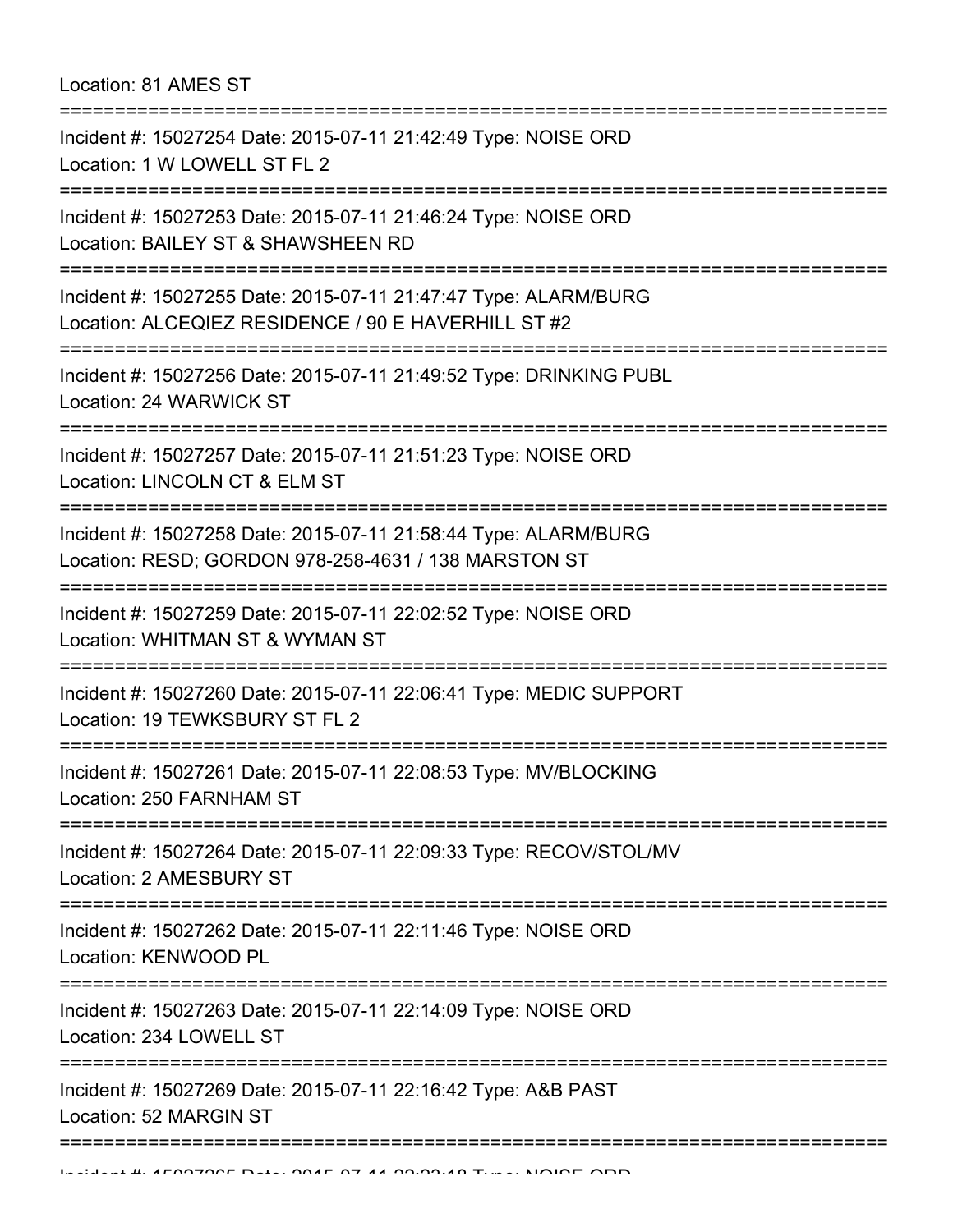| Location: 443 HIGH ST<br>=============                                                                                                         |
|------------------------------------------------------------------------------------------------------------------------------------------------|
| Incident #: 15027266 Date: 2015-07-11 22:23:43 Type: SUS PERS/MV<br>Location: 16 MT AUBURN ST<br>================================              |
| Incident #: 15027267 Date: 2015-07-11 22:25:38 Type: SUS PERS/MV<br>Location: APPLETON ST & ESSEX ST                                           |
| Incident #: 15027268 Date: 2015-07-11 22:28:20 Type: KEEP PEACE<br>Location: 27 YALE ST                                                        |
| Incident #: 15027270 Date: 2015-07-11 22:32:49 Type: M/V STOP<br>Location: BRADFORD ST & BROADWAY<br>:============================             |
| Incident #: 15027271 Date: 2015-07-11 22:35:48 Type: DOMESTIC/PROG<br>Location: 25 SPRINGFIELD ST FL 3                                         |
| Incident #: 15027272 Date: 2015-07-11 22:43:13 Type: AUTO ACC/UNK PI<br>Location: EXCHANGE ST & PARK ST                                        |
| Incident #: 15027273 Date: 2015-07-11 22:53:10 Type: NOISE ORD<br>Location: FARNHAM ST & FOSTER ST<br>---------------------                    |
| Incident #: 15027274 Date: 2015-07-11 22:53:38 Type: NOISE ORD<br>Location: 19 EXETER ST                                                       |
| Incident #: 15027275 Date: 2015-07-11 23:08:48 Type: NOISE ORD<br>Location: 193 FERRY ST                                                       |
| Incident #: 15027276 Date: 2015-07-11 23:14:00 Type: NOISE ORD<br>Location: 12 CANTERBURY ST                                                   |
| Incident #: 15027277 Date: 2015-07-11 23:14:10 Type: NOISE ORD<br>Location: 71 ELM ST                                                          |
| ================================<br>Incident #: 15027278 Date: 2015-07-11 23:16:10 Type: M/V STOP<br>Location: CENTRAL BRIDGE / 0 MERRIMACK ST |
| Incident #: 15027279 Date: 2015-07-11 23:20:54 Type: NOISE ORD<br>Location: 461 BROADWAY                                                       |
|                                                                                                                                                |